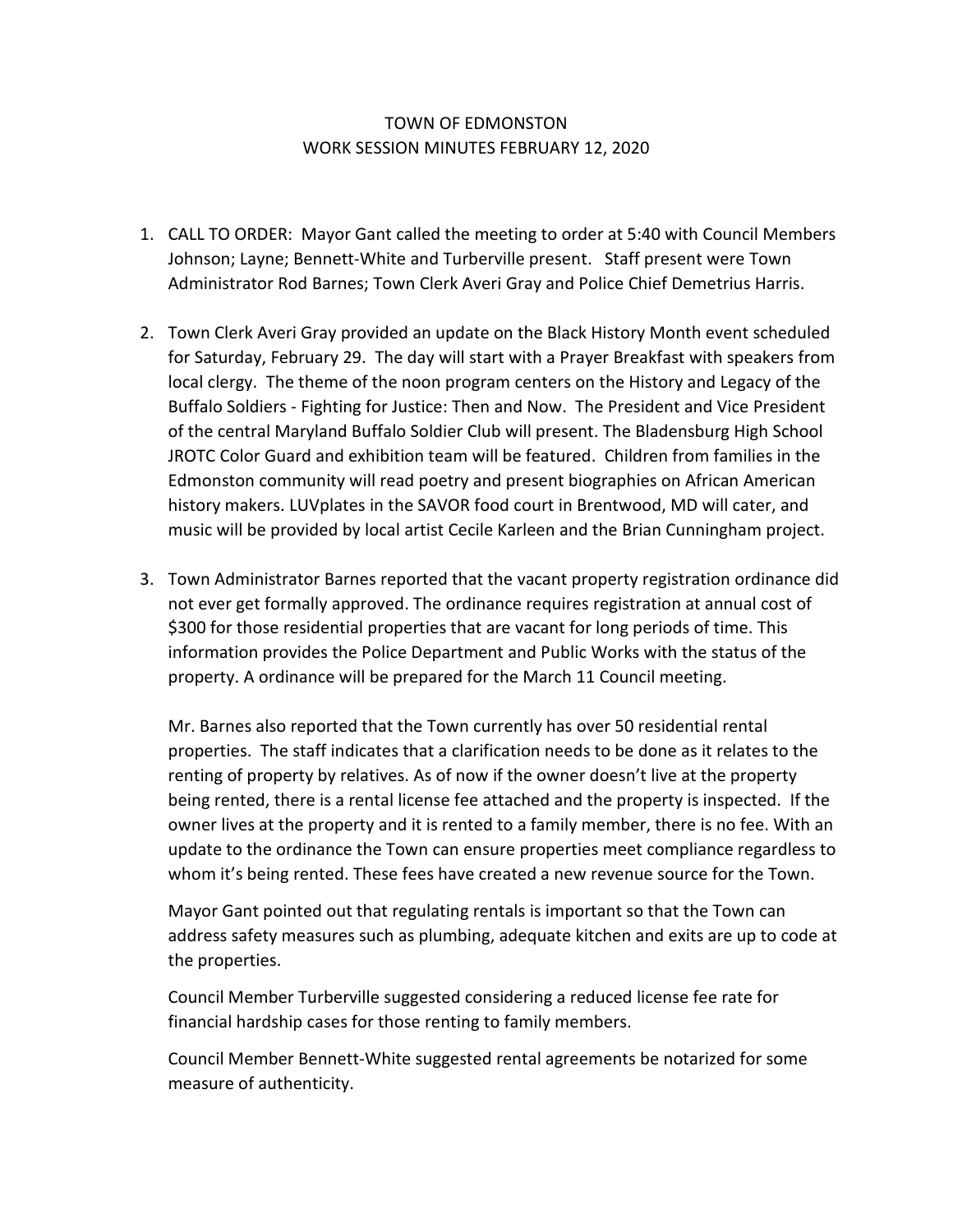4. Mayor Gant next discussed the potential rate change to the fee for alcohol use at the Edmonston Recreation Center and asked Chief Harris for a report.

Chief Harris suggested the Town modify the rate for alcohol use from \$30 to \$35 or \$40 per hour. This increase is more in line with the market rate for secondary employment and will provide incentive for our Town police as well as officers outside of Edmonston if a schedule conflict occurs. Oversight would entail for example a periodic 15-minute onsite check per hour with the renter providing a consistent level of service being paid for and verify the state of drunkenness and closure of the property at 1am for liability purposes.

Council Member Johnson said there hadn't been proper monitoring of the recreation center because officers don't get out of their vehicles.

Council Member Layne said the new plans should serve as a deterrent for misuse by renters and asked if any portion of the fee was revenue for the Town. Mayor Gant reminded that the alcohol use fee isn't revenue but is absorbed by the renter and does not come out of the Town budget. The increase in the hourly rate and monitoring until closing should achieve what the Town hopes to accomplish.

Council agreed to a rate increase to \$40./per hour for alcohol with the four-hour minimum already in place. Town staff will explore solutions for key return.

5. Mayor Gant then moved to a discussion about the Town's efforts for the upcoming U. S. Census. The County Executive's Office has requested that a point person be designated from each municipality to lead the campaign. Hilary Chester volunteered and as a community member she is more connected to residents than a staff person and she also speaks Spanish. In addition, Mayor Gant reiterated the need for Council to be very involved with a one on one approach for the campaign throughout the community. The Town already has promoted the census at events, on the access channel, on the website and other social media. Additionally, flyers and postcards will be distributed throughout town and at events, area businesses and churches along with placing a computer terminal in Town Hall for residents to fill out forms. A PSA message for use on the access channel/social media will be taped in early March featuring Mayor Gant and Hilary Chester. Mayor Gant pointed to free resources from the County in various languages for census promotion to apartment communities and mentioned other events such as Sabbath Census day on March 28 & 29 whereby churches will heavily promote Census.

Council Member Turberville inquired about the origination of census material and sources we rely upon for funding received based on census information. Mr. Barnes mentioned CBDG and others grant funds based on census and Mayor Gant indicated other funds based on census such for potential school redistricting and road funds etc. Mayor Gant indicated the census contain about 10 questions none of which ask about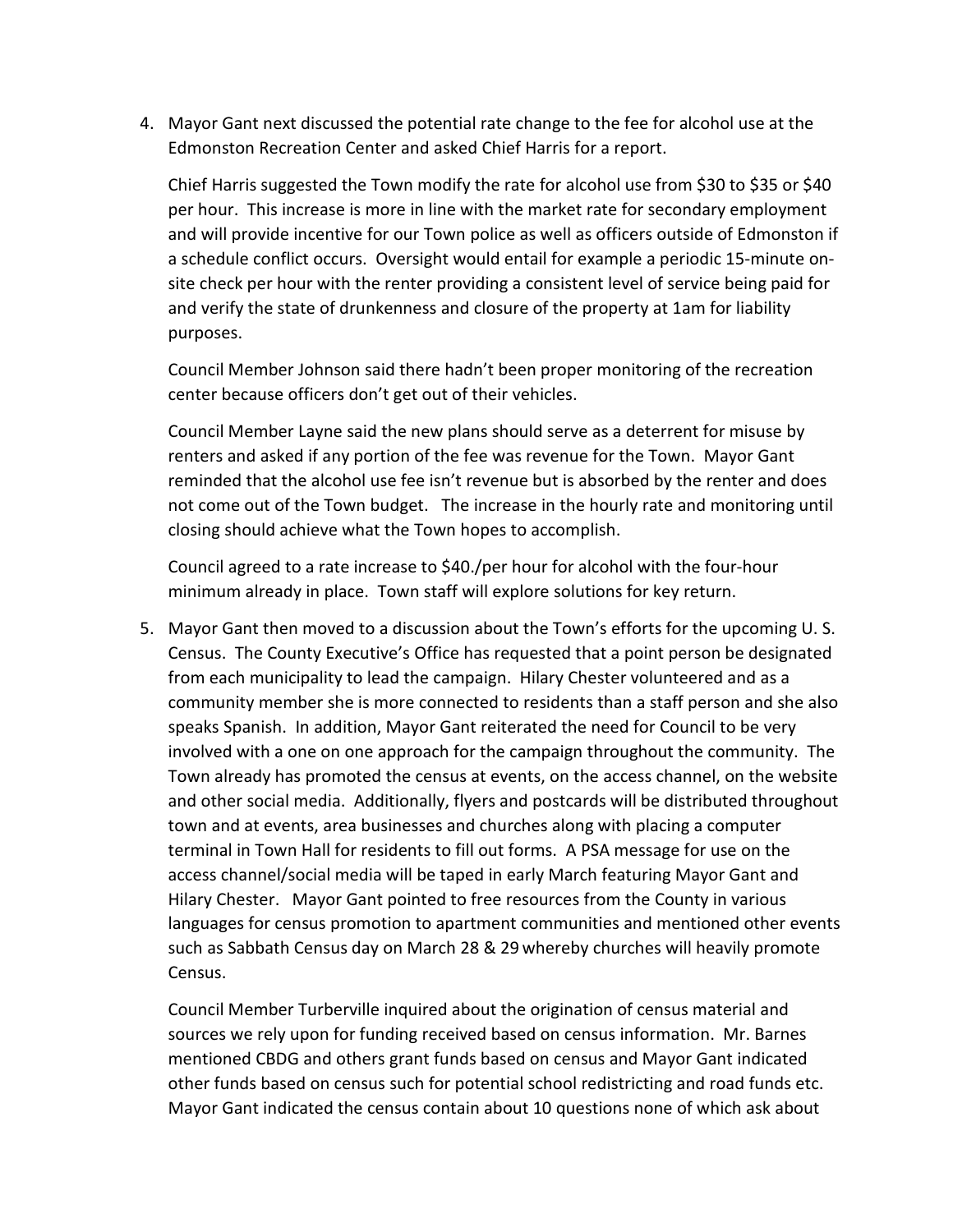citizenship but do ask for information on nationality and race. The census information collected is locked away for decades before it's released to the public.

Council Member Layne suggested a rigorous campaign is needed targeting residents in the community. She volunteered to assist with door to door contact. Council Member Turberville suggested information being explicit that questions don't ask about citizenship are not part of census question.

As an aside Mayor Gant complemented Colmar Manor's successful campaign requiring residents of their community to have the town listed on their driver's license in order to register for parking. She suggests staff investigate how this might be done in Edmonston.

6. Mayor Gant moved next to a request by Brentwood to use the Town's electric vehicle station. Mr. Barnes shared that Brentwood has received two electric vehicles and needs an electric charging station to use while they are applying for grants to obtain their own charging station. In the meantime, Brentwood has written a MOU in hope Edmonston would allow usage.

Council Member Bennett-White suggested Brentwood check with PEPCO as she understands they provide electric charging stations.

There is no fee associated for two town car vehicles charging once a week for a term of up to two years. The Council agreed to the use but feels a time period of 6 months to one year at first should be offered to see how the overall process works and to determine if there's an increase to electricity costs. Also, it should be noted the town is not to be held responsible if something happens to a Brentwood vehicle while using the charging station.

- 7. Mayor Gant moved to discussion about the Town leasing the Cohen owned parking lot. Mr. Barnes showed Council a picture of the lot as is and one done by the Town engineer showing the potential improvements. Mr. Cohen would consider negotiating a lower cost than the \$3,750 indicated if said improvements were made. Ten of the parking spaces would be designated to the Edmonston Collective and the remaining spaces used as a revenue source for the town like a pay station as used by Franklin's restaurant. Council Member Layne inquired the precedence of this project and Mr. Barnes indicated that the Town has negotiated such deals with other businesses as economic incentive with Doyle Printing and Glassworks. The potential lot alleviates some of the issues of the availability of residential parking. A survey with businesses can be done to see if lot would be useful. The annual lease would be an expenditure that we budget. The improvements would be for completed over time via grants.
- 8. Mayor Gant moved onto the Electrical box artwork as displayed in Riverdale. Mr. Barnes reported that Hyattsville -CDC, who does this work for other communities has put